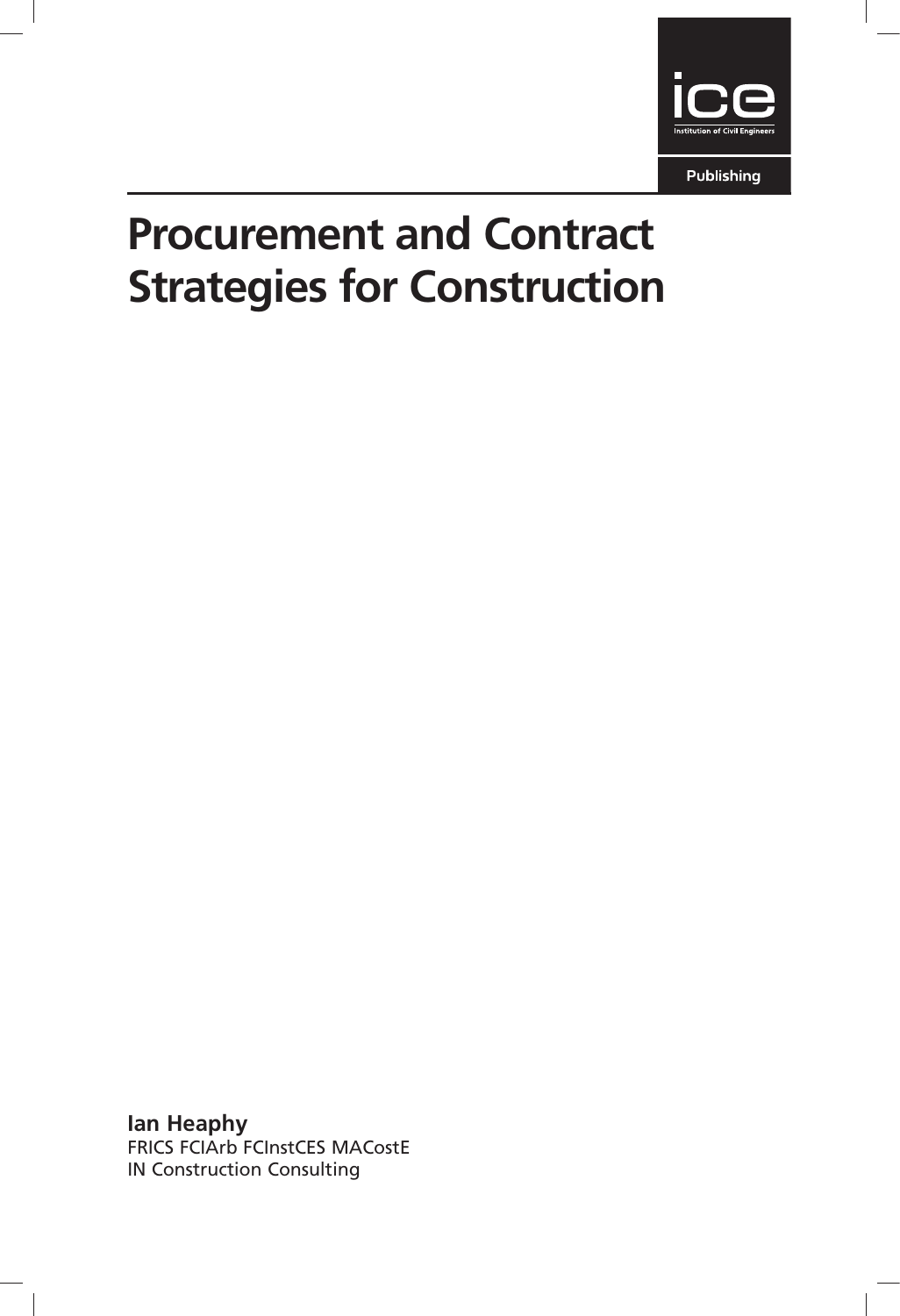#### Heaphy, Ian ISBN 978-0-7277-6371-6 https://doi.org/10.1680/pacsfc.63716.001 ICE Publishing: All rights reserved

## Chapter 1 Introduction

#### 1.1. Purpose and structure of the book

This book is intended to provide the reader with a detailed walkthrough of the procurement process used to engage suppliers to deliver a construction project. It covers all aspects of the development of a construction project from initial business case to project commencement and completion. While written in relation to a construction project, the general process and principles can be applied to procurement of other activities, including facilities management, information technology and software development.

The book is structured to follow the decision stages that would normally take place in the development and implementation of a procurement strategy. However, procurement is not a linear process and it is common for certain steps in the process to change order or to require a client to re-evaluate and retake previous steps. It may also be that a client has already undertaken a number of the steps in the process and the book is written so that the chapters, while interlinked, can be read in isolation. **1.1. Purpose and structure of the book**<br>This book is niteraded to provide the reader with a detailed walk<br>through of the procurrement process used to engage suppliers to deliver a construction project<br>uspects of the deve

The book covers the development of a procurement strategy which determines what needs to be procured and how, and then goes on into the mechanics of the procurement process. It also covers the selection of the contract to be used to engage a supplier and key aspects of this, including the commercial model.

In this book the term 'client' is used to refer to the organisation that is undertaking the procurement. The client may be a government body or a private company and could also, depending on the context, be a supplier who, once appointed, wishes to subcontract some of the works to other suppliers.

The term 'supplier' is used to describe the organisation or person to be engaged through the procurement exercise, though in certain chapters specific types of suppliers such as contractors or consultants are referred to, where the context requires.

The term 'works' is used to describe the activities that the supplier is being engaged to provide. This may include physical construction works, preparatory works, professional services, including design, and the supply of goods and related services.

#### 1.2. Structure and contents

This book comprises nine chapters which follow the procurement process outlined in Figure 1.1. The contents of the chapters are as follows.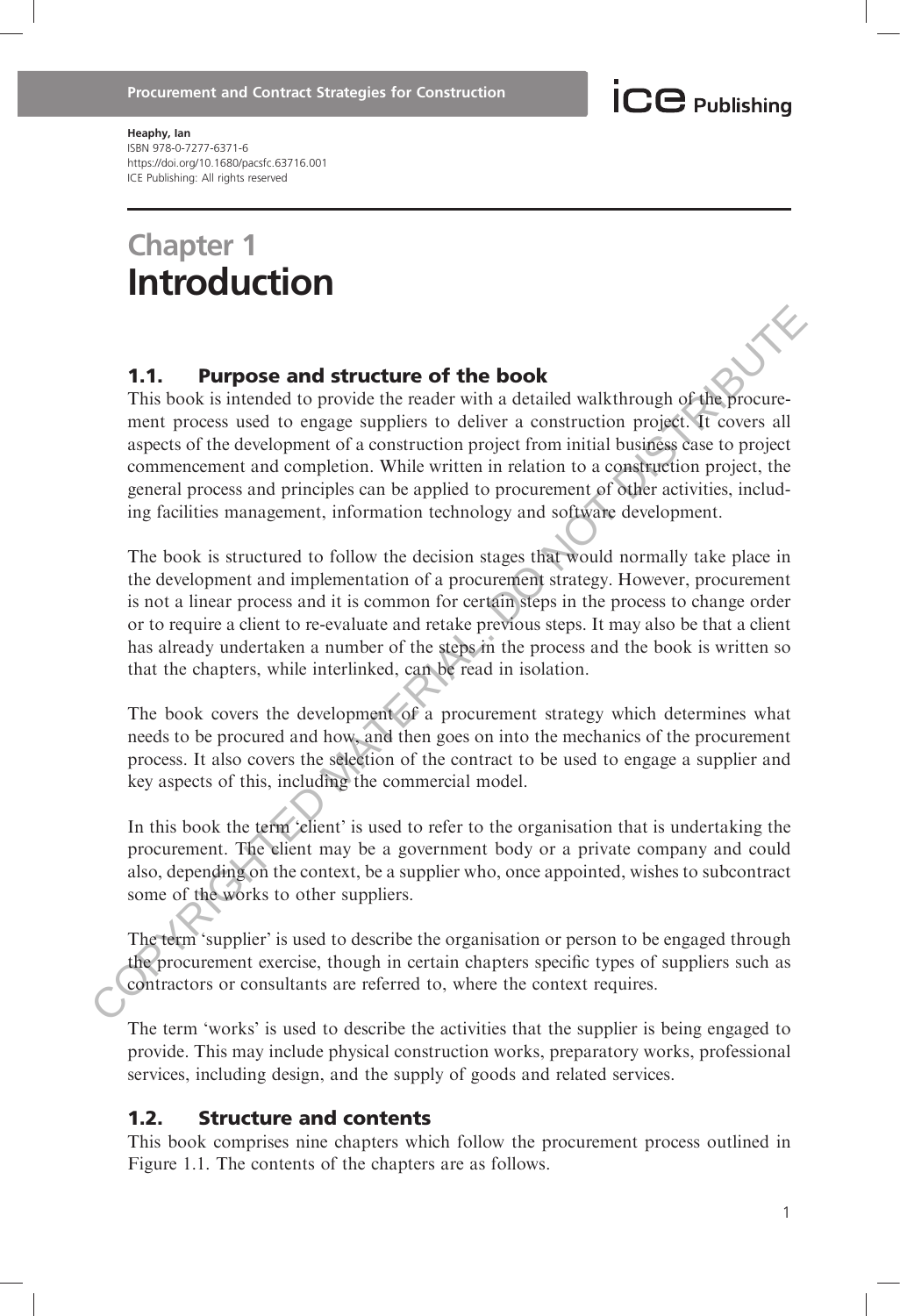- $\blacksquare$  Chapter 1 provides an overview of the procurement process.
- $\blacksquare$  Chapter 2 identifies the issues to be considered when developing a procurement strategy, specifically in respect of defining the client's requirements and any constraints.
- $\Box$  Chapter 3 deals with supplier engagement, which is used to gain an understanding of the marketplace from which the suppliers will be drawn.
- $\Box$  Chapter 4 looks at how a project will be procured and whether it will be broken down into separate packages of work and if so, how these packages will be determined.
- $\blacksquare$  Chapter 5 considers the allocation of design responsibility between the client and the contractors who will construct the works.
- $\blacksquare$  Chapter 6 considers the most commonly used forms of engagement models/ contractual structures under which suppliers will be appointed by the client and their relative advantages and disadvantages.
- $\Box$  Chapter 7 reviews the most commonly used commercial models and their relative advantages and disadvantages.
- **EX** Chapter 8 provides an overview of the forms of contracts that can be used to engage suppliers under the procurement strategy developed.
- g Chapter 9 looks at the final part of the procurement process: the selection and engagement of a supplier who will undertake the work being procured.

#### 1.3. What is procurement?

Procurement is a wide-ranging term that can have different meanings in different contexts. In simple terms it is the act of procuring works, goods or services. In the context of this book it is the process whereby a client engages a supplier to undertake an aspect of work required as part of a construction project.

Procurement is not a definitive science and is actually a mixture of science and art. While there is a structure to a procurement process that requires a series of decisions to be made, these will not solely be made by reference to a formal evaluation of the options available on a mechanical basis. Such decisions will need to be overlaid with the experience, knowledge and preferences of a client. A mechanical process will commonly lead to a number of possible solutions being suitable and there will often not be a single 'right option' and so a client will have to make a judgement based on a weighted evaluation of the relative advantages and disadvantages of each option and ultimately their own experience and preferences. down into separate packages of work and if so, how these packages will be<br>
determined.<br> **E** Chapter 5 considers the allocation of design responsibility between the client and<br>
the contractors who will construct the works.<br>

#### 1.4. The procurement process

The procurement process will vary depending on the works to be procured, the nature of the client, the project and the commercial, cultural and legal environment in which it is taking place. Other factors that will influence the procurement process will be time, value and risk. These factors will be examined in more detail in later chapters of the book.

A procurement process will typically follow a series of steps as outlined in Figure 1.1 and the structure of this book will follow the steps in this figure, although as previously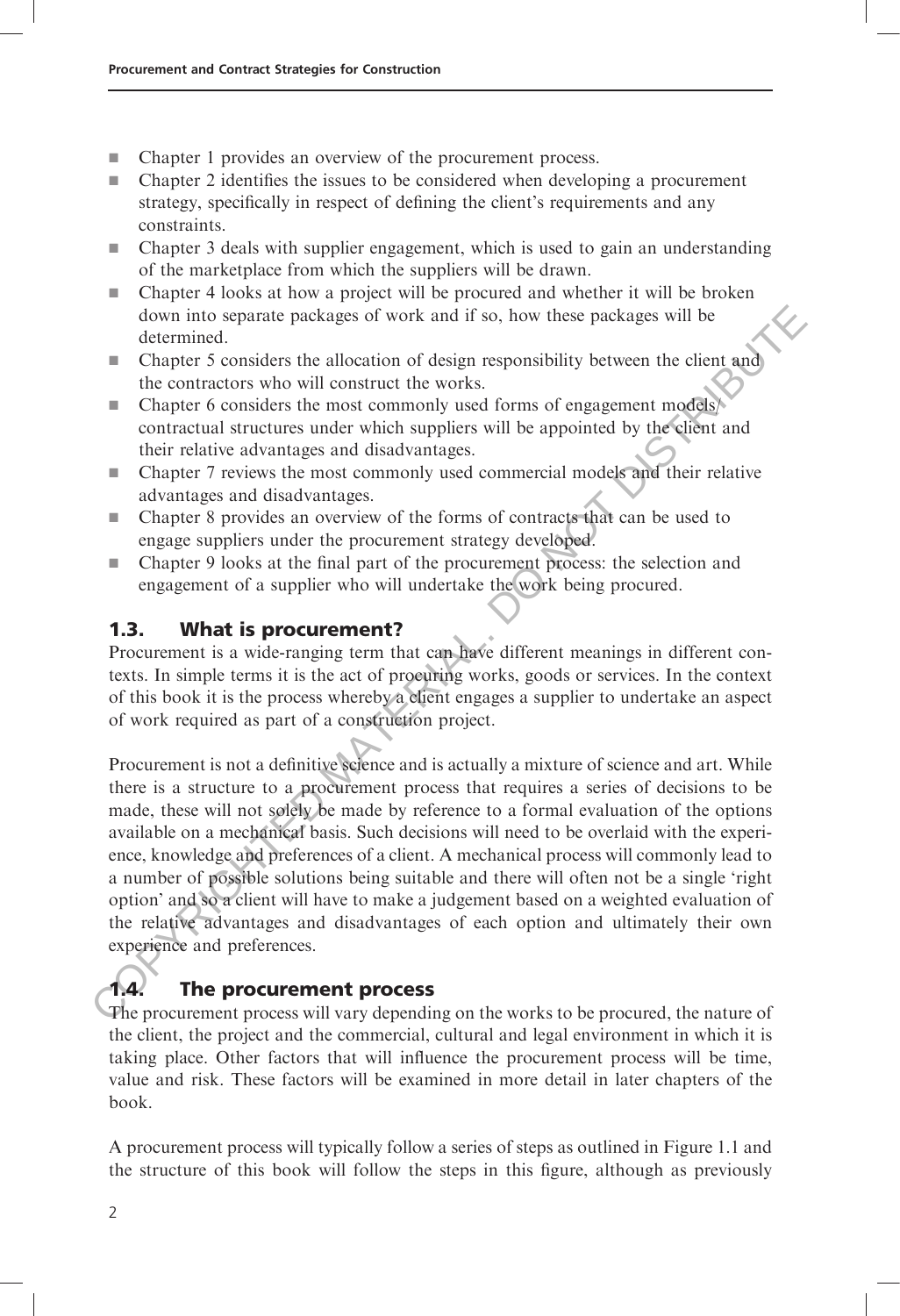



noted, procurement is commonly not a linear process and may not involve all of the steps shown in Figure 1.1 or some of the steps may need to be repeated as the procurement exercise progresses.

It is important that sufficient time is allowed for each step in the procurement process. Clients often underestimate the time required for the procurement process and in particular they do not allow time for a part of the process to be repeated or extended and work on over-optimistic timescales. This can lead to steps in the process being shortened and in particular the time to prepare robust tender documents and to undertake a thorough tender assessments being comprimised. Clients also need to build in time for internal, and where required external, governance procedures which can often take an extended period of time. Linked to this is consideration of any stakeholder engagement that will be required in the development and implementation of the procurement process.

In order to allow sufficient time, clients either need to work back from the date they need to start the work under the contract to determine when they need to start the procurement process or work forward from the date the procurement process starts to determine when a contract can be awarded by.

One of the first steps in any procurement process should be the development of a procurement programme detailing the steps that are required, the timeframes for them, how they interlink and who is responsible at each point in time. This programme should then be regularly updated as the procurement process progresses and used to actively manage each step to ensure that the right resources are mobilised at the right times and that sufficient time remains for the outstanding activities.

Clients need to ensure that sufficient resources are committed to the procurement process and they have the necessary skills and experience required to undertake the tasks assigned to them.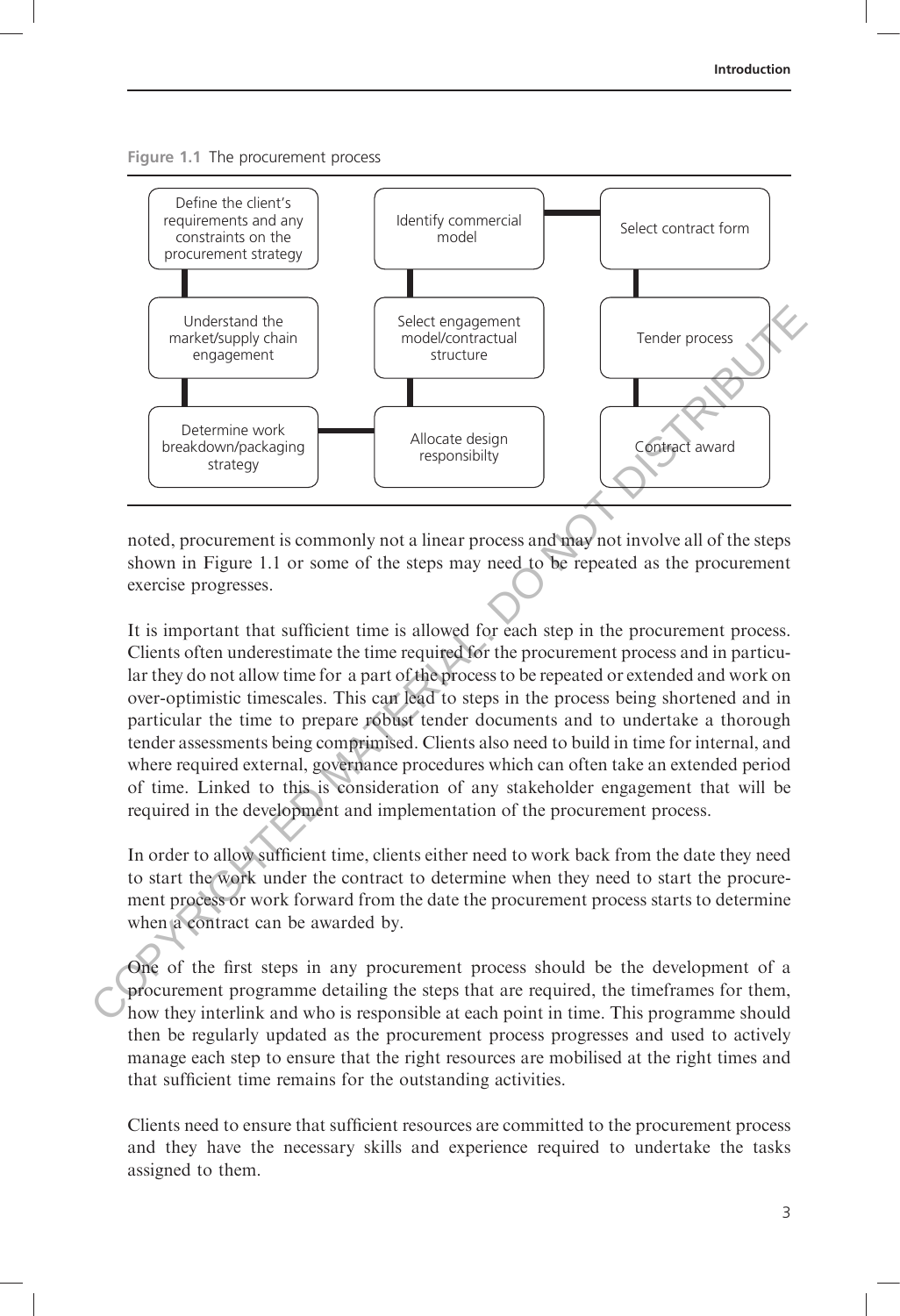#### Figure 5.3 Design and build



### 5.2. **Client design**

When the client chooses to take responsibility for the design, as noted above they will commonly engage a design consultant to prepare the design for them. In this approach a contractor is engaged to build the works based on the design prepared by the client's design consultant, as illustrated in Figure 5.5.

#### 5.3. Design and build

In a design and build approach, the client engages a contractor to undertake both the design and construction of the works. A contractor may have in-house design expertise they can use to undertake the design, although more commonly they will engage a consultant to undertake the design for them. The consultant may well be a similar company to that the client would have engaged directly if they were going to undertake the design.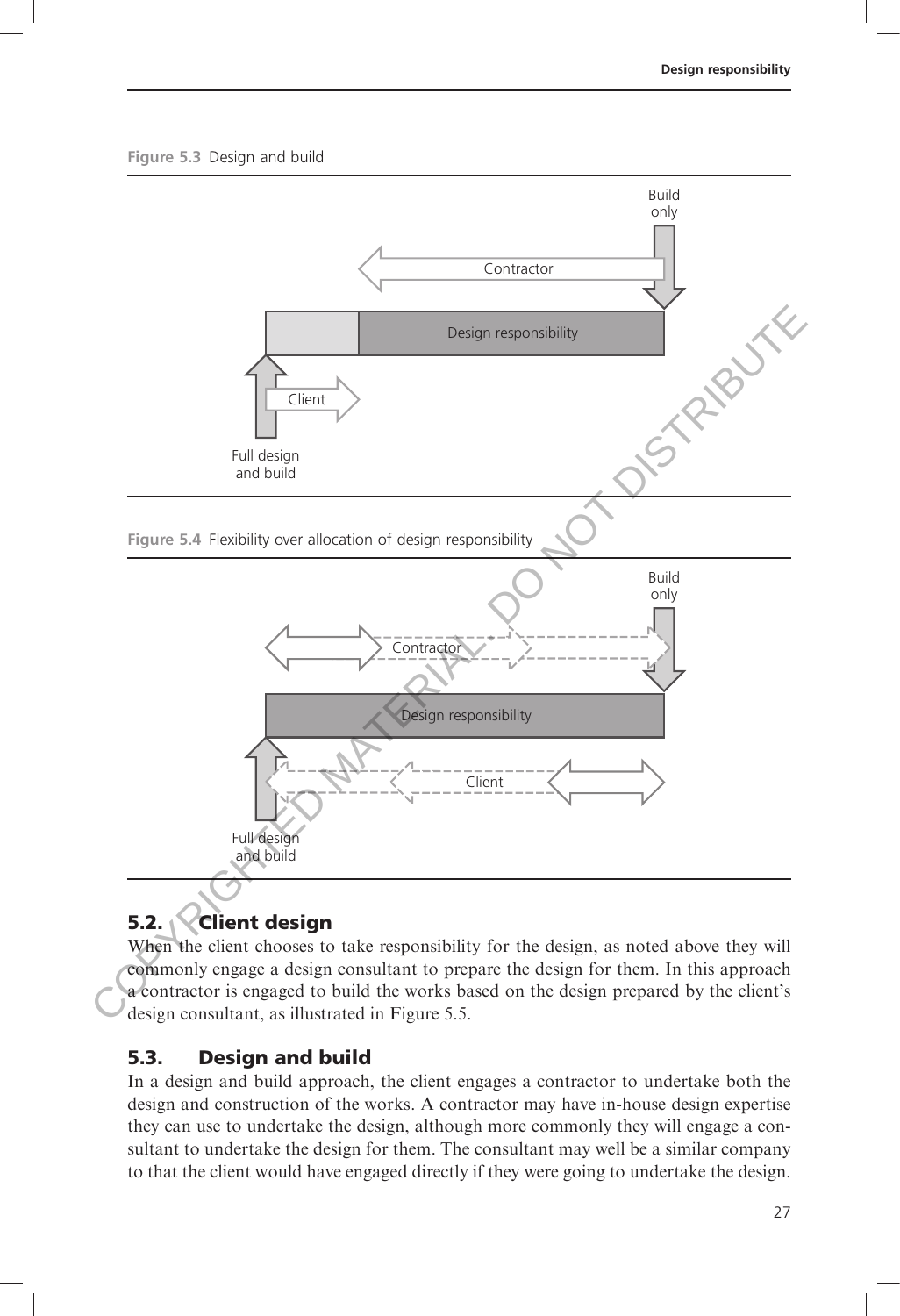